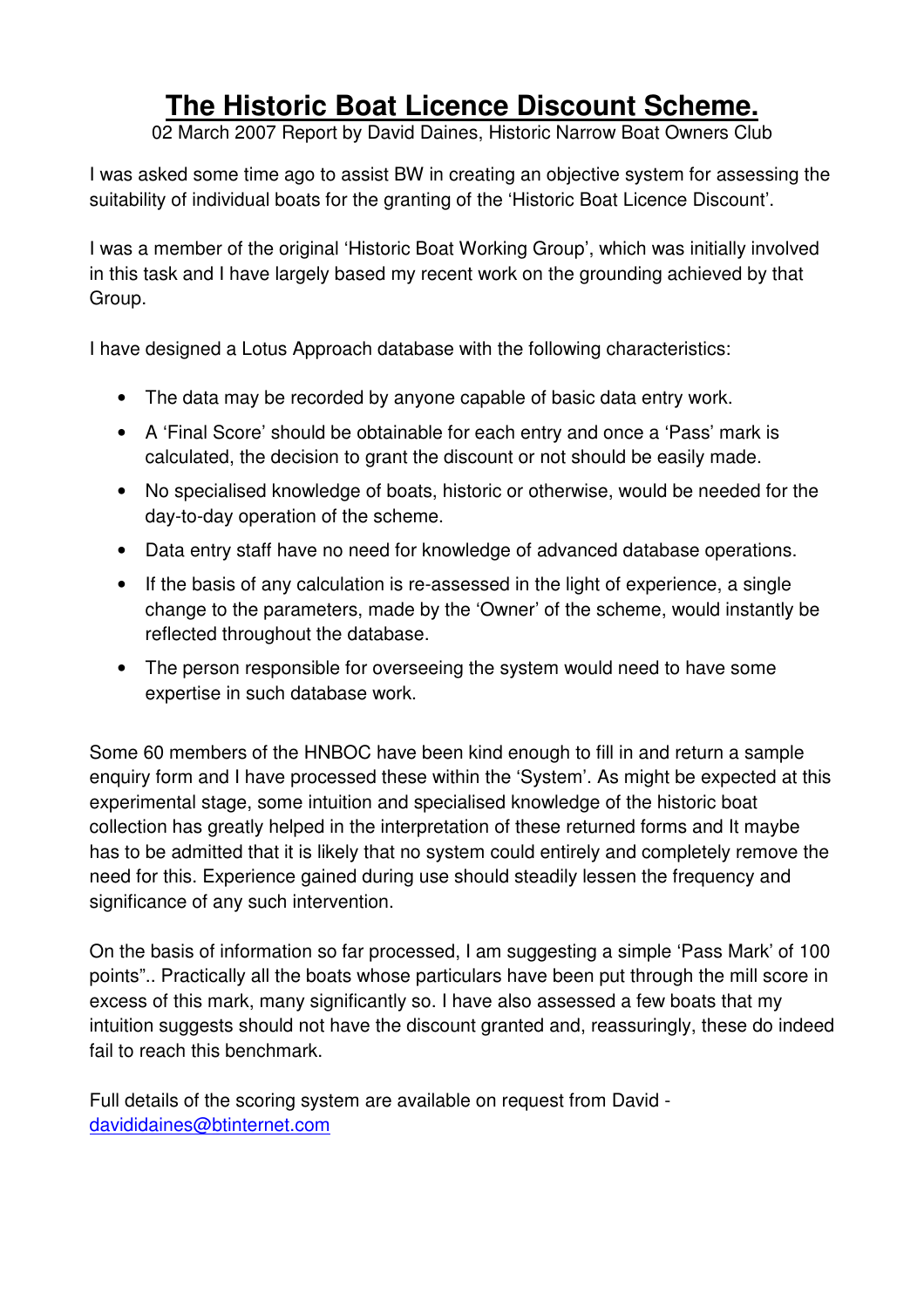## Example A – " Cyprus"

|                                                                                                            |                      | <b>Historic Boat Licence Discount</b>                                                                    | <b>Total</b><br>170                                             |
|------------------------------------------------------------------------------------------------------------|----------------------|----------------------------------------------------------------------------------------------------------|-----------------------------------------------------------------|
| <b>Boat Name</b><br>Serial No.                                                                             |                      |                                                                                                          |                                                                 |
| Cyprus<br>1                                                                                                |                      | Present Licence Discount Yes                                                                             |                                                                 |
| <b>Builder's Name</b>                                                                                      |                      | For Whom Built                                                                                           | Age Bonus<br><b>Year Built</b>                                  |
| W. J. Yarwood & Sons                                                                                       |                      | Erewash Canal Carrying Co.                                                                               | 1935<br>17                                                      |
| <b>Originality</b>                                                                                         |                      | <b>Present Visual Condition</b>                                                                          |                                                                 |
| Present Overal Lenght (Ft)<br>70.5<br>Length of Original Boat Present (Ft)<br>70.5<br>Original Length (Ft) |                      | Hull<br>Points<br>Excellent<br>10<br>Cabin Exterior Points<br>Excellent<br>10<br>Cabin Interior t Points | <b>Present Cabin Appearence</b><br><b>Undercloth Conversion</b> |
| 70.5<br>$%$ Hull<br>% Hull Length<br>100<br>12                                                             |                      | Excellent<br>10<br>Engine Room<br><b>Points</b><br>Good<br>7                                             | Cabin Lengthened by<br>Ft.<br>Cabin Length Calc.                |
| % External Cabin % Ext<br>12<br>100 <br>% Internal Cabin % Int                                             |                      | External Equip. Points<br>Excellent<br>10<br><b>Engine</b>                                               | 7<br><b>Unasigned Bonus Points</b><br>Eng.                      |
| 100<br>12<br>% External Equip % Ext E<br>100<br>12                                                         |                      | Other Vintage                                                                                            | $\overline{7}$                                                  |
| <b>Bonus Factors</b>                                                                                       |                      |                                                                                                          |                                                                 |
| <b>Originally Built For</b>                                                                                | Points               | <b>Notes</b>                                                                                             |                                                                 |
| Cargo Carrying                                                                                             | 8                    |                                                                                                          |                                                                 |
| <b>Present Propulsion</b>                                                                                  | Points               |                                                                                                          |                                                                 |
| Internal Combustion                                                                                        | 8                    |                                                                                                          |                                                                 |
| <b>Present Construction</b>                                                                                | Constr               |                                                                                                          |                                                                 |
| Iron or Steel                                                                                              | 8                    |                                                                                                          |                                                                 |
| <b>Present Circumstances</b><br>Paired with Original Partner                                               | <b>Circums</b><br>20 |                                                                                                          |                                                                 |
| Name of Pair, if Applicable<br>Cedar                                                                       |                      |                                                                                                          |                                                                 |